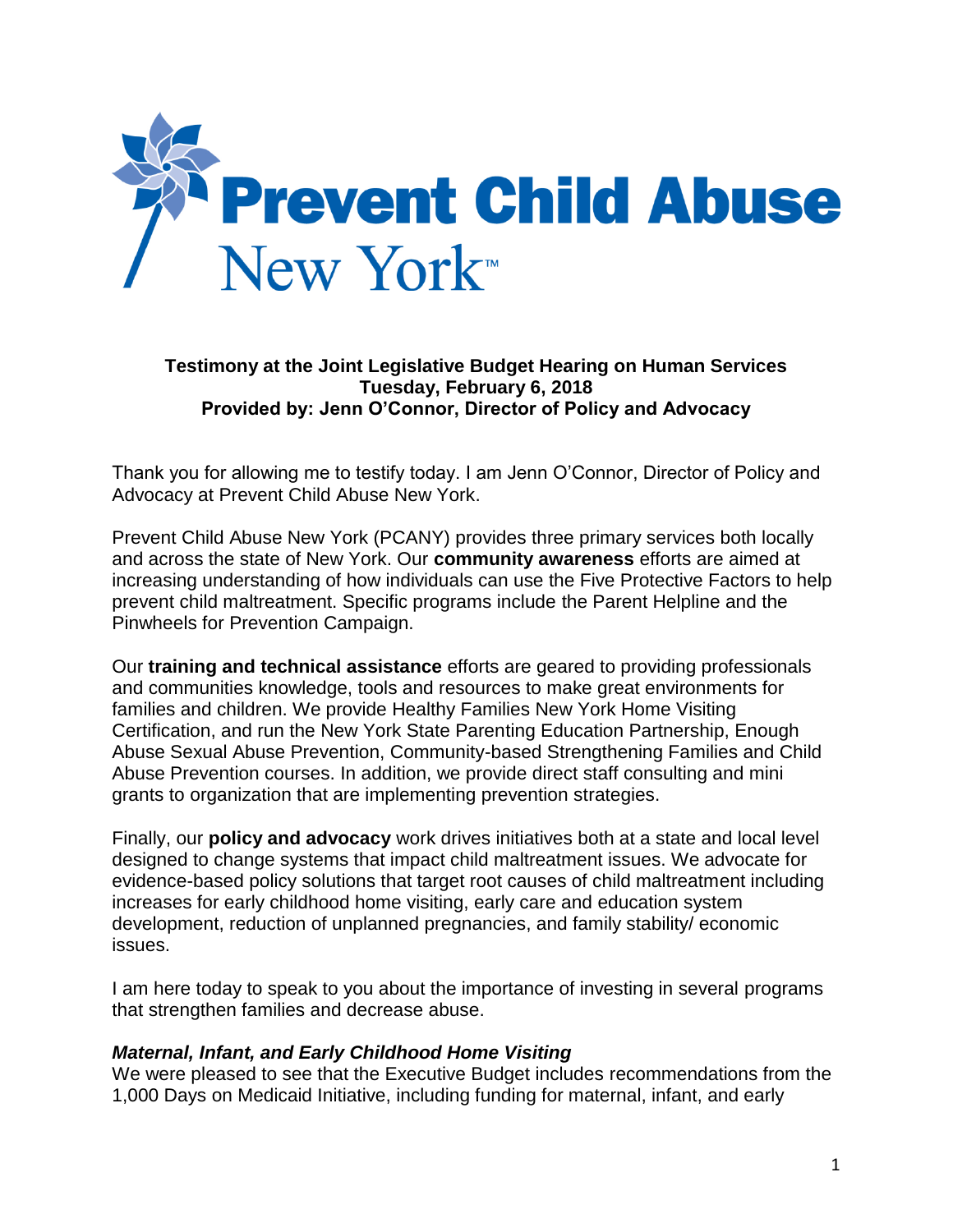childhood programs in three high-need communities. This proposal leverages existing evidence-based programs and prioritizes communities with greatest need. We urge the Legislature to support the recommendations of the First 1,000 Days workgroup, including its home visiting component.

However, we were once again disappointed to see already-established home visiting programs flat-funded, instead of increasing their capacity. Healthy Families New York, Nurse-Family Partnership, Parents as Teachers, and The Parent-Child Home Program, Inc. are research-based and proven to decrease abuse, improve health outcomes, and increase school readiness. Yet only 5% of eligible children currently receive home visiting services. According to a recent report from the New York State Citizen Review Panels, 279,600 children in our State could benefit from home visiting. Why are we not investing in these programs?

In addition, we know that the home visiting workforce is hard working and stressed. In order to retain staff, who have made important connections to families, we ask that you include \$200,000 to create the position of statewide coordinator. The coordinator would provide model-neutral training to support the workforce and better prepare them for their responsibilities, while also promoting the central or coordinated intake model that the Department of Health has introduced and which supports referrals across programs. In this way, we could close gaps between programs, serve more families better, and retain dedicated staff.

## *Child Care*

Last year, the Executive Budget transferred \$27 million from child care subsidies to senior services. This was unfair, and you fought back. We thank you for restoring \$20 million and for making the case for the rest of the funding. The Executive Budget restores the \$7 million.

- Increase State funding to stabilize the child care workforce and infrastructure, and to ensure equitable access to quality care. Reinstate the  $75<sup>th</sup>$  percentile formula to establish reimbursement rates and allocate funding to providers who receive subsidies to cover increased costs as the State implements the new minimum wage requirements.
- Direct a portion of Economic Development funds to expand access to quality care and bolster the workforce.
- Increase funding for facilitated enrollment, to expand access to subsidies for working families.
- Expand and adjust the Child and Dependent Care Tax Credit; allocate on a monthly or quarterly basis to assist those low-income families who live paycheck to paycheck.

## *Housing*

Inadequate or unpredictable housing causes unnecessary stress for families, which can sometimes lead to abuse. And let's face it—no child should have to worry about having a roof over their head.